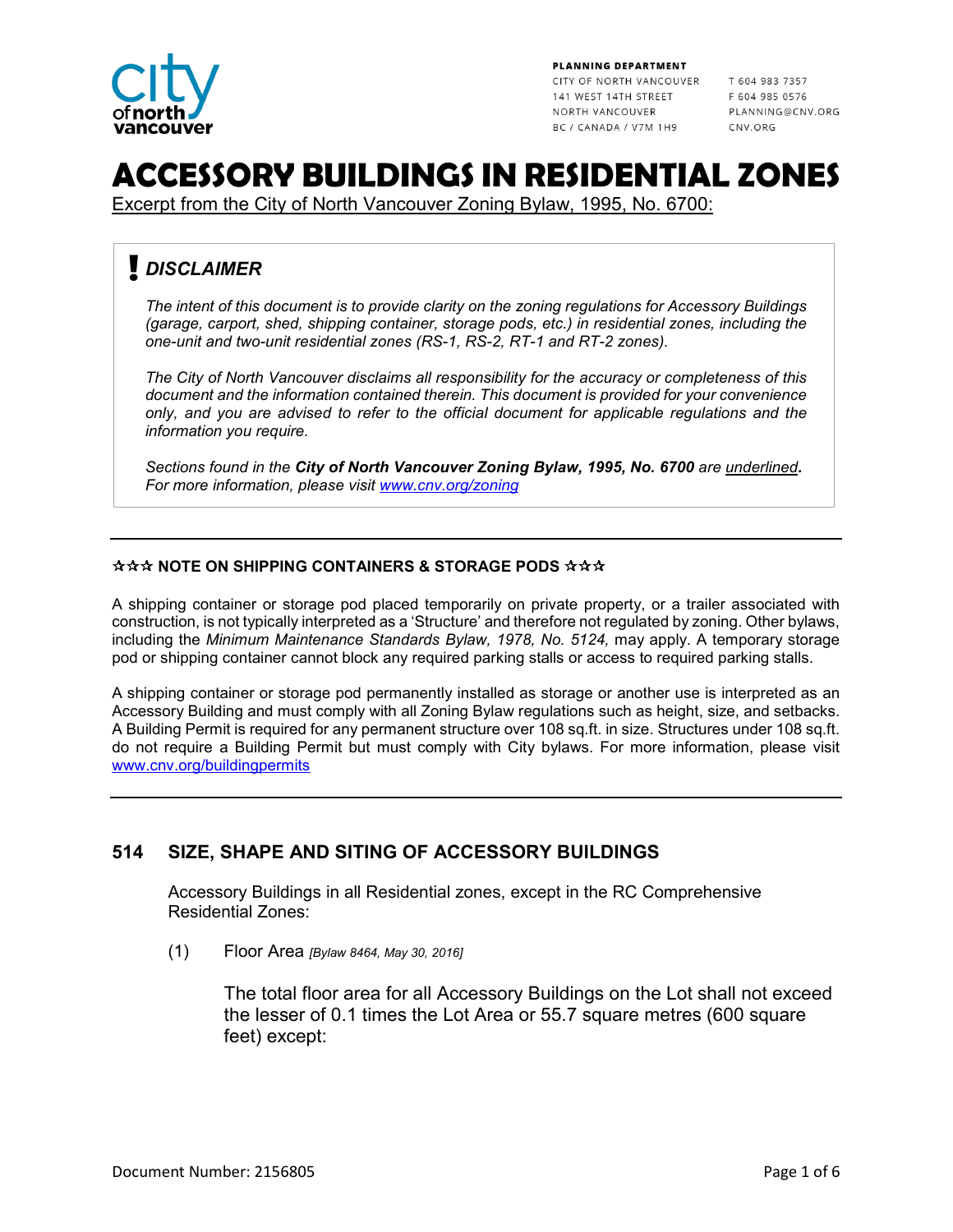- (a) when accessory to a Two-Unit Residential Use, shall not exceed the lesser of 0.13 times the Lot Area or 81.8 square metres (880 square feet);
- (b) when accessory to a Rowhouse Residential Use, shall not exceed the 24 square metres (258 square feet);
- (c) on any Lot with an Accessory Coach House Use, shall not exceed 10 square metres (108 square feet); and
- (d) Greenhouses up to a maximum of 10 square metres (108 square feet) shall be exempt from floor area calculation.
- (2) Height

shall not exceed a maximum height of 3.658 metres (12 feet) from the Building Grades at the Rear Lot Line, except that where the roof slope exceeds a 4 in 12 pitch, the maximum height permitted shall be 4.57 metres (15 feet). *[Bylaw 7537 November 24, 2003]*

(3)Floor Levels

Floor levels shall be limited to a single floor level except when the Building is accessory to a One-Unit Residential Use, in which case a Cellar (Accessory Building) is permitted subject to Section 514 (6). *[Bylaw 8459, May 2, 2016]*

(4) Siting

shall be sited behind the front face of the Principal Building, and when exceeding 10.0 square metres (107.6 square feet) in area, shall be sited in the rear 25% of the Lot depth, measured from the Rear Lot Line.

- (5) Shall be sited not less than:
	- $(a)$  1.22 metres (4 feet) from the Rear Lot Line;
	- (b) 3.048 metres (10 feet) from an Exterior Side Lot Line;
	- (c) 3.048 metres (10 feet) from a Principal Building on the Lot;
	- (d) Notwithstanding subsection (c) above, for Two-Unit Residential Use on a Lot in the RT-1 Zone, Accessory Buildings shall be sited not less than 6.1 m (20 ft) from a Principal Building; *[Bylaw 8351, June 9, 2014]*
	- (e) 0.61 metres (2 feet) from the Interior Side Lot Line.
	- (f) 4.57 metres (15 feet) from the intersection of the Lot lines along two Streets, or a Street and a Lane or two Lanes;
	- (g) In the RT-1 and RT-2 zones, solid walled Accessory Buildings may not obstruct more than 70% of the linear distance constituting the rear lot line. *[Bylaw 8521, December 12, 2016]*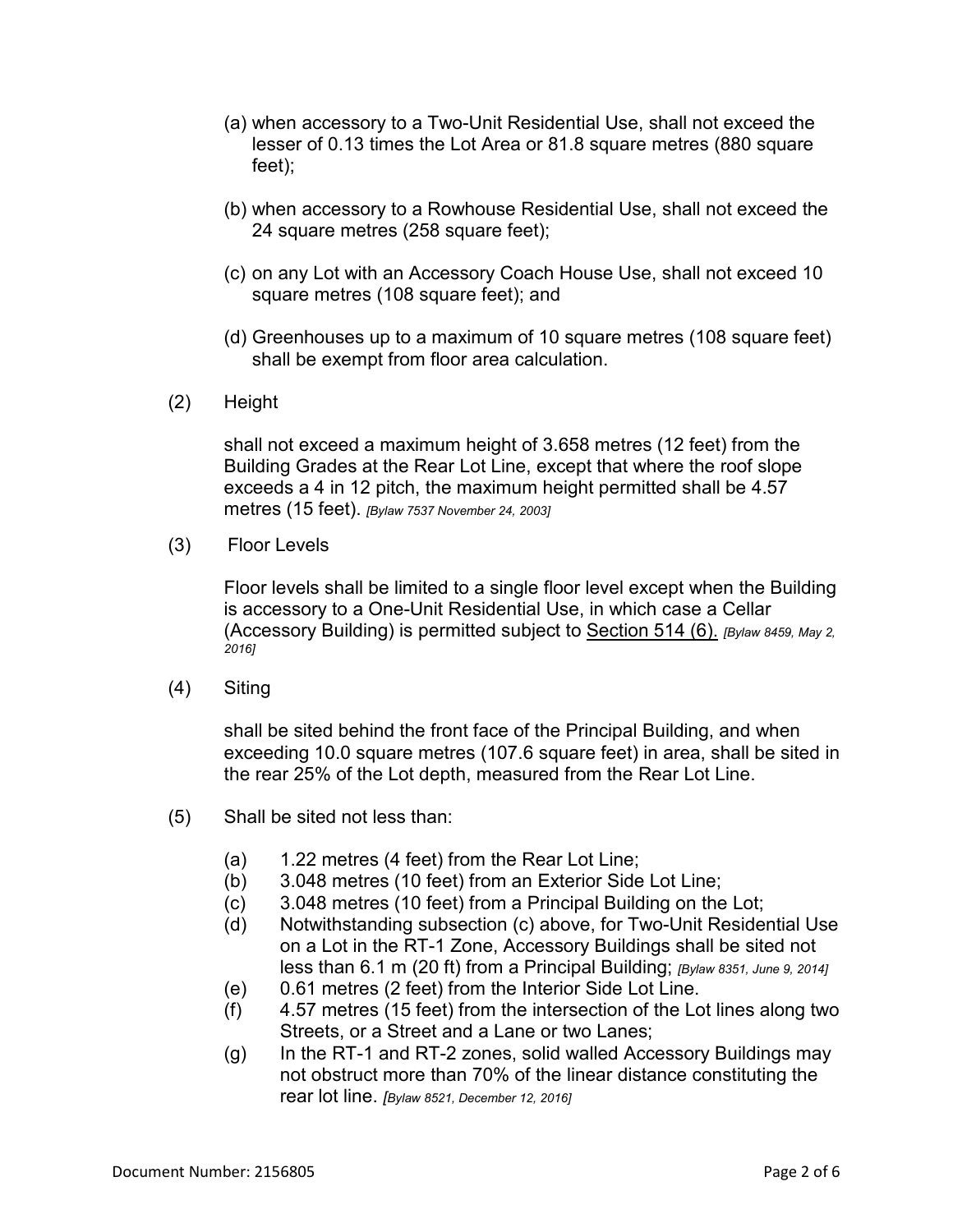(6) Cellar (Accessory Building) *[Bylaw 8459, May 2, 2016]*

An Accessory Building Cellar is permitted subject to:

- (a) all floor to ceiling heights are equal to or less than 2.6 metres (8.5 feet) clear;
- (b) the Cellar (Accessory Building) is used only for the storage of personal goods or things; or for workshop or gardening uses. Residential Uses, Habitable Rooms, laundry facilities, and mechanical rooms are prohibited;
- (c) having a single exterior access landing no greater than 2.32 square metres (25 square feet).

### **515 SIZE, SHAPE AND SITING OF ACCESSORY BUILDINGS FOR CEDAR VILLAGE RESIDENTIAL USE**

Accessory Buildings in the RC Comprehensive Residential Zones:

(1) Height

shall not exceed a Height of 3.568 metres (12 feet);

(2) Siting

shall be sited not less than:

- (a) 1.22 metres (4 feet) from a rear and Front Lot Line;
- (b) 3.048 metres (10 feet) from an Exterior Side Lot Line;
- (c) 0.62 metres (2 feet) from an Interior Side Lot Line, except for a semi-detached Building or Structure.

#### **410 SITING EXCEPTIONS**

(1) Siting Exceptions for One Unit Residential Zones

For development in the RS-1 and RS-2 zones, the following siting exceptions shall apply: *[Bylaw 8521, December 12, 2016]*

- (a) Exterior Wall thickness in excess of 0.165 metres (6.5 inches) provided:
	- (i) a maximum exclusion of 0.25 metres (9.8 inches); and
	- (ii) the excluded wall thickness is utilized for the provision of insulating materials and/or for the protection against wind, water and vapour; *[Bylaw 8464, May 30, 2016]*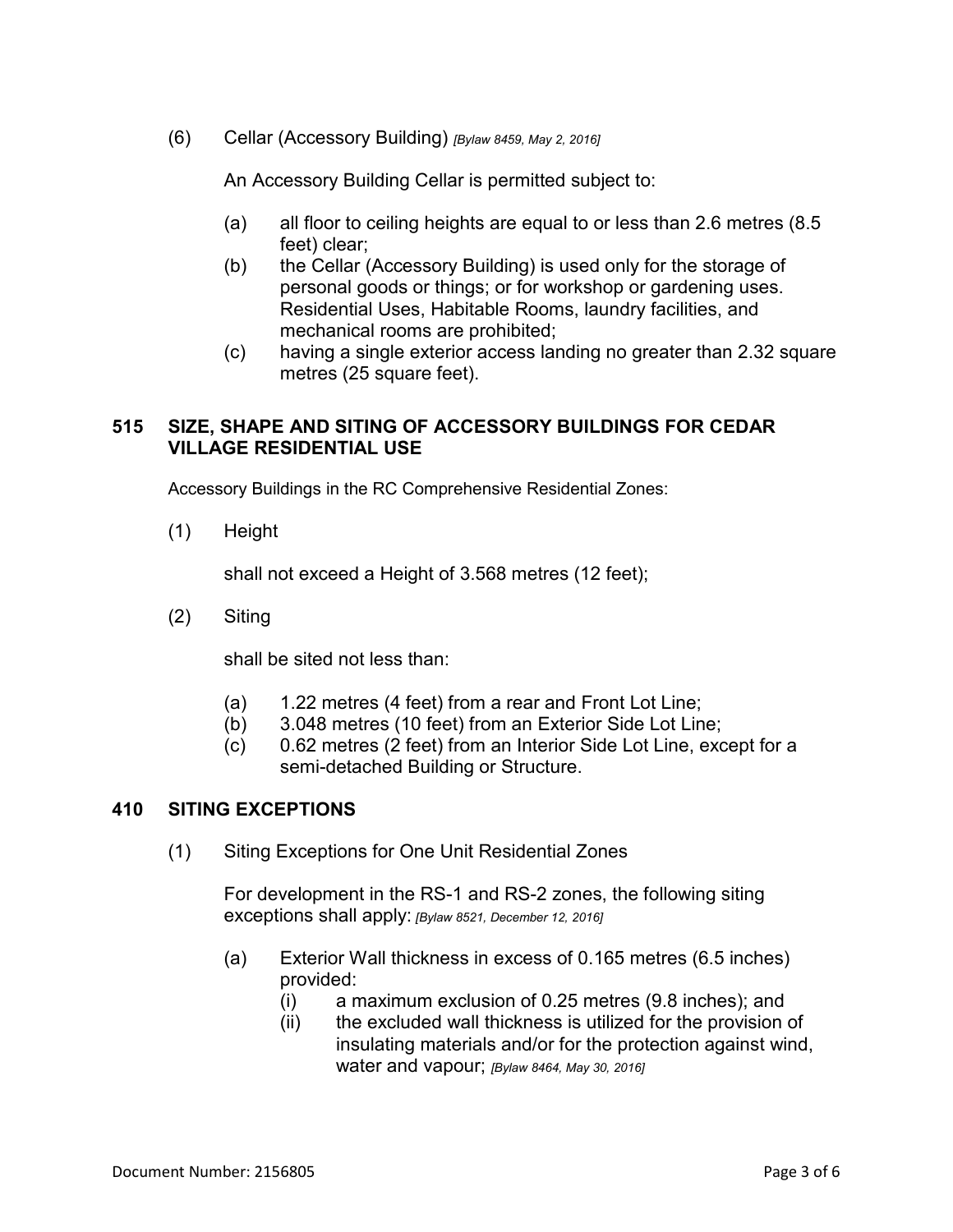- (g) Where eaves *or gutters [Bylaw 7481 May5/03]* project beyond the face of an Accessory Building, the minimum distance to an abutting Lot Line as permitted elsewhere in this Bylaw may be reduced by:
	- i) 0.457 metres (1.5 feet) from an abutting Interior Side Lot Line;
	- ii) 1.219 metres (4.0 feet) from an abutting Front, Rear, or Exterior Lot Line;
- (h) An Underground Structure may be sited in any portion of a Lot with the exception of any portion of the Lot within a Special Setback scheduled in Section 411 of this Bylaw. *[Bylaw 8464, May 30, 2016]*
- (i) Where a Green Wall or a Solar Collector projects beyond the face of the Principal Building or Accessory Building, the minimum distance to an abutting Lot Line as permitted elsewhere in this Bylaw may be reduced to that required by the British Columbia Building Code, as amended from time to time; *[Bylaw 8391 October 27/14]*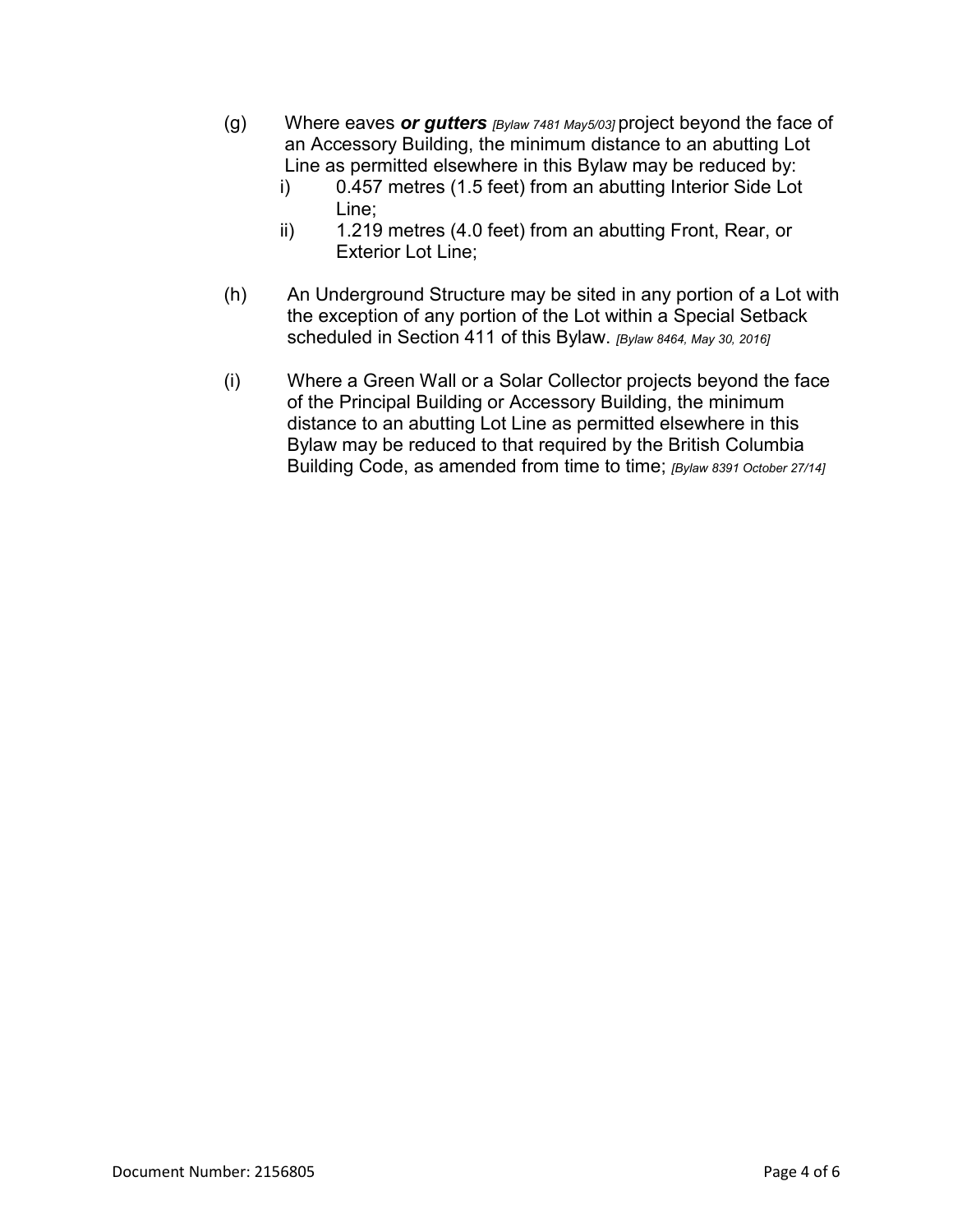# **DEFINITIONS:**

**"Building"** means a Structure wholly or partly Enclosed by a roof or roofs supported by walls or columns and Used For the shelter or accommodation of persons, animals, chattels, or things;

**"Building, Accessory"** means a secondary Building Used for an Accessory Use;

**"Building Grades"** means the elevations of the points of intersection of the Front and Rear Lot Lines with the side Lot lines, as determined by a British Columbia Land Surveyor *or the City Engineer. In the event of a conflict between the grades, the Building Grades provided by the City Engineer shall take precedence; [Bylaw 6935 September 22/97]*

**"Building, Principal"** means a main Building, the major floor level or the majority of the floor space of which is Used For a permitted Principal Use;

"**Cellar"** means the space directly below the First Storey, the lower floor of which is more than 1.52 metres (5 feet) below Average Grade and the area of which does not exceed the area of the First Storey; *[Bylaw 8464, May 30, 2016]*

**"Cellar (Accessory Building**)" means an unheated and unfinished space between two floor levels of an Accessory Building, without windows or plumbing, the lower floor of which is directly below the floor above, where Cooking Facilities are prohibited. *[Bylaw 8459, May 2, 2016]*

**"Crawl Space"** means the lowest floor area of a structure, with a floor to ceiling height of less than 1.2m, and a distance of either:

- (1) 1.7m or less, measured from the underside of the supporting joist or structural slab directly above, to the underside of the adjacent exterior load bearing footing, excluding minimum required stepping of footings as required by the British Columbia Building Code;
- (2) 1.2m or less, measured from the underside of the supporting joist or structural slab directly above, to the surface of a permanent 6 inch thick slab, reinforced with a minimum of 6x6x#6 steel mesh, placed on fill compacted to 90% proctor;

and with no exterior or interior glazing, and accessed by not more than one hatchway per crawlspace, which may be a maximum of 1219mm (48 inch) by 1219mm (48 inch)*. [Bylaw 7422 September 16/02]*

**"Dwelling Unit"** means one or more Habitable Rooms for the residential accommodation of only one Unit and contains or provides for only two Cooking Facilities or combination of cooking facilities for the exclusive use of that Dwelling Unit; *[Bylaw 7537 November 24/03]*

**"Floor Area (Accessory Building)"** means the total area of all floors in each Accessory Building on a Lot, measured to the extreme outer limits of each Accessory Building including Accessory Building Cellars; *[Bylaw 8459, May 2, 2016]*